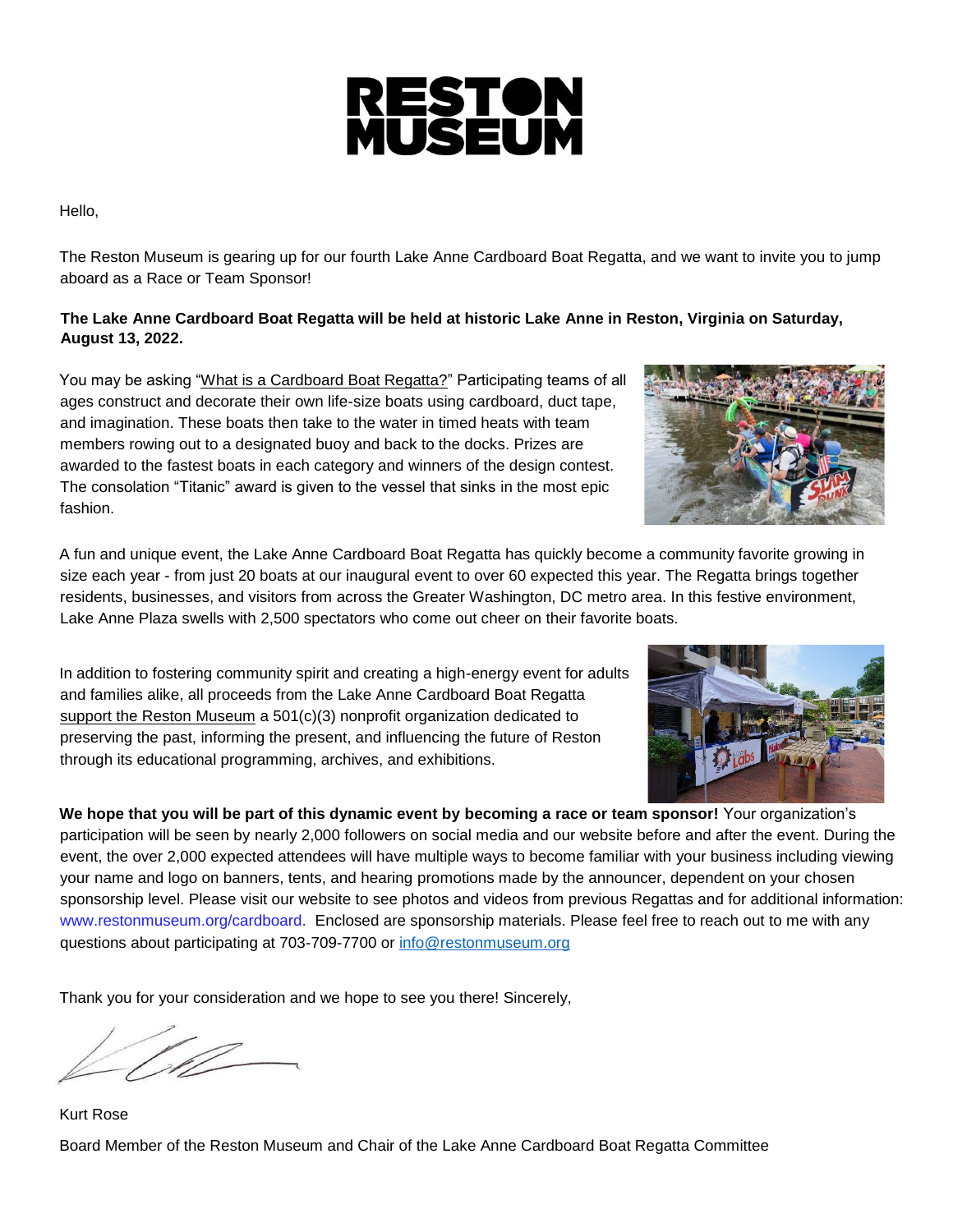

# **Lake Anne Cardboard Boat Regatta**

## **RACE SPONSORSHIPS**

Saturday, August 13, 2022

## **PRESENTING SPONSOR — \$5,000**

Benefits Include:

- Name/Logo on prominently-placed Presenting Sponsor Banner along sea wall and at entrance to the plaza
- Recognition as the Presenting Sponsor on Event Signage
- Recognition as the Presenting Sponsor in Event Publicity
- Speaking Opportunity (if desired)
- On-site Presence/Booth—tent provided (if desired)
- Name/Logo on all printed materials
- Name/Logo on event website and social media pages
- Registration fee for one boat
- Event shirts for entire boat team

## **RACE STATION SPONSORS—\$1,500 each**

#### **Race Stations (select one):**

- **Water station**
- **Award Station Sponsor**
- **Announcer's Box**
- **On Deck Sponsor**
- **Mist Station**
- **Buoy Sponsor**

## **Beach Towel Sponsor**

Benefits Include:

- Banner on seawall
- Recognized as Station Sponsor by Emcee throughout the Event
- Name/Logo on Station Banner
- Name/Logo on all printed materials
- Name/Logo on event website and social media pages
- Registration fee for one boat